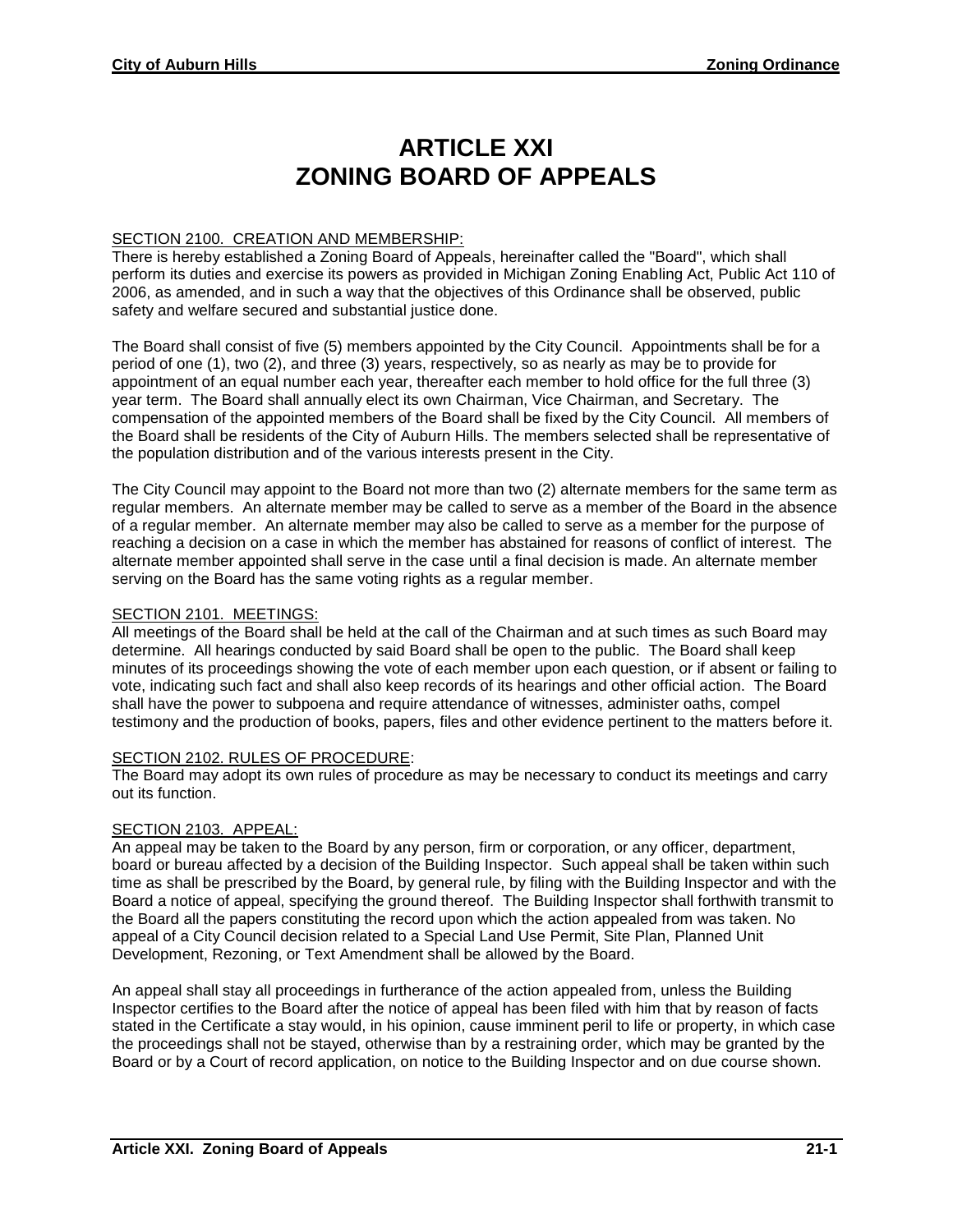The Board shall select a reasonable time and place for the hearing of the appeal and give due notice thereof to the parties and shall render a decision at the hearing, either in person or by duly authorized agent or attorney.

A fee shall be paid at the time the notice of appeal is filed to the Community Development Department to the credit of the general revenue fund of the City. The fees to be charged for appeals shall be set by resolution of the City Council.

## SECTION 2104. JURISDICTION:

The Board shall have the following powers and it shall be its duty:

- 1. To hear and decide on all matters referred to it upon which it is required to pass under this ordinance. The Board shall be prohibited from considering or granting a use variance request.
- 2. To hear and decide appeals where it is alleged there is an error of law in any order, requirements, decision or determination made by the Building Inspector in the enforcement of this Ordinance.
- 3. To hear and interpret the provisions of the Zoning Ordinance.
- 4. To hear and decide on non-use (area or dimensional) variance request. Non-use variances may be allowed by the Board only in cases where the applicant has shown there is reasonable evidence of practical difficulty in the official record of the hearing and that all of the following conditions are met:
	- A. Compliance with the strict letter of the ordinance would unreasonably prevent the applicant from using the property for a permitted purpose or would render conformity with the ordinance unnecessarily burdensome.
	- B. That granting the variance requested would do substantial justice to the applicant as well as to other property owners in the district or that a lesser relaxation than that relief applied for would give substantial relief to the owner of the property involved and be more consistent with justice to other property owners.
	- C. That the applicant's plight is due to the unique circumstances of the property.
	- D. That the problem is not self-created.

Where, owing to special conditions, a literal enforcement of the provisions of this Ordinance would involve practical difficulties within the meaning of this Ordinance, the Board shall have power upon appeal in specific cases to authorize such variation or modification of the area regulations of this Ordinance with such conditions and safeguards as it may determine, as may be in harmony with the spirit of this Ordinance and so that public safety and welfare be secured and substantial justice done. Further, the Board shall have power upon appeal in specific cases to authorize such variation or modification when determined that such variance or modification will not be materially detrimental to the public welfare or materially injurious to the property or improvements in such zone or district in which the property is located.

In consideration of all appeals and all proposed variations to this Ordinance, the Board shall, before making any variation from the Ordinance in a specific case, first determine that the proposed variation will not impair an adequate supply of light and air to adjacent property, or unreasonably increase the congestion in public streets, or increase the danger of fire or endanger the public safety, or unreasonably diminish or impair established property values within the surrounding area, or in any other respect impair the public health, safety, comfort, morals, or welfare of the inhabitants of the City. The concurring vote of a majority of the total membership of the Board shall be necessary to reverse any order, requirements, decision, or determination of the Building Inspector, or to decide in favor of the applicant any matter upon which it is authorized by this Ordinance to render a decision.

## SECTION 2105. PUBLIC NOTIFICATION:

All applications before the Board shall require a public hearing. Notice for said hearing shall comply with the Michigan Zoning Enabling Act, PA 110 of 2006, as amended, and the other provisions of this Section with regard to public notification.

1. Notice shall be published in the Oakland Press not less than 15 days before the date the application will be considered for approval.